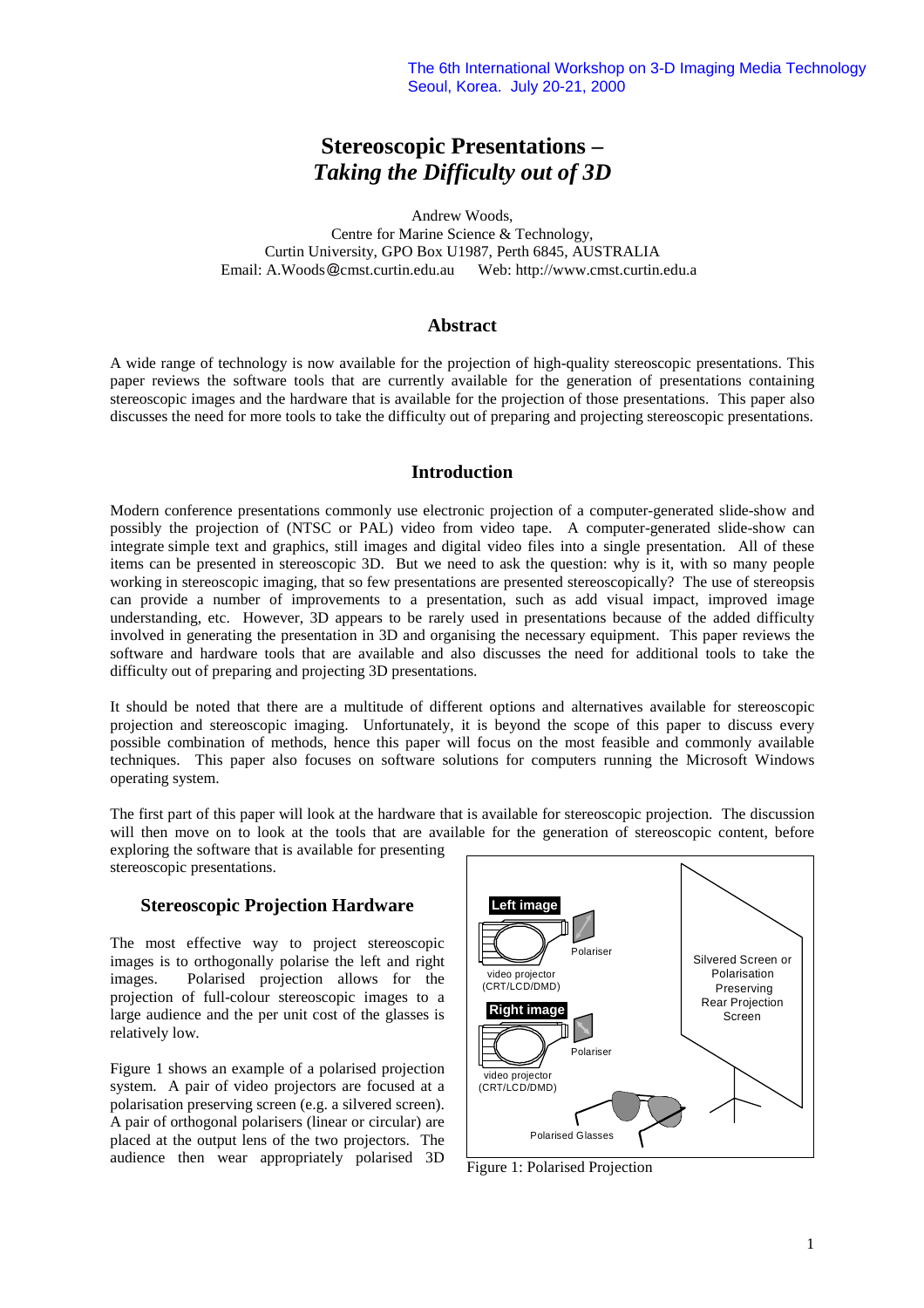glasses. The polarisers in the glasses decode the appropriate view so that the left eye sees images from the left projector and the right eye sees images from the right projector.

Fortunately, high-quality video projectors are now fairly easy to obtain and they are constantly improving in resolution, brightness, size and price. Modern video projectors are commonly compatible with both video (PAL, NTSC) and computer outputs (VGA, SVGA, etc).

The configuration shown in Figure 1 requires the two projectors to be driven with two separate video signals – one video signal for the left image projector and one video signal for the right image projector. Since it is desirable to use only a single video source (e.g. a single 3D video tape or a single computer showing a 3D presentation), appropriate hardware must be used to interface the single source to the two projectors – left images to the left projector and right images to the right projector. The following paragraphs outline approaches for both 3D video and computer 3D.

In the case of 3D video, the most commonly used 3D video format currently used is field-sequential 3D video. This format stores the left and right images on alternate fields of the PAL or NTSC video signal [2]. To drive the two projectors from a single field-sequential 3D video source, a 3D video demultiplexer can be used. This device separates the field-sequential 3D video signal into two separate video streams (one left video signal and one right video signal). These devices are now commonly available from a range of different suppliers.

In the case of computer 3D, two options are feasible to interface a single computer to a projector stereo-pair:

- 1. Dual-Channel: Use a computer that has two VGA video outputs, either by way of two separate video cards or a single video card with two outputs (for example, the Matrox Millennium G400). Microsoft Windows 98 or higher is required for the support two video outputs. The computer's two video outputs are connected directly to the two projectors.
- 2. Row-Interleaved and a VGA Demultiplexer: If the computer only has a single video output (like a notebook computer), a device called a VGA demultiplexer could be used to provide left and right video signals. The demultiplexer would take a row-interleaved<sup>1</sup> 3D image and separate alternate lines to the left and right video outputs on the demultiplexer. Unfortunately, the author is currently unaware of the existence of such a device, although it is technically feasible.

Another solution for polarised stereoscopic projection is the µPol (micro-polariser) range of projectors available from VREX [1]. These projectors are generally compatible with both (PAL/NTSC) video and computer video formats and will accept 3D computer video and 3D video directly in the row-interleaved and field-sequential formats (respectively).

## **Content Generation**

In order for there to be a stereoscopic presentation, there must be stereoscopic content to present. Hence this section discusses the tools that are available for the generation of stereoscopic content.

#### *3D Video*

The easiest way of generating field-sequential 3D video is with the NuView 3D camcorder attachment (Figure 2) (from I-O Display systems) [4]. The device attaches to most camcorders and allows the direct recording of field-sequential 3D video onto the camcorder's own tape format. The NuView does have its limitations and if these limitations are a problem, a wide range of other equipment is available, ranging from genlocked video cameras (used with a 3D video multiplexer) up to the high-end Ikegami LK-33.



Figure 2: NuView camcorder attachment

 $\overline{a}$ <sup>1</sup> A row-interleaved image consists of left and right image contained in alternate lines of the display. e.g. left image in the odd lines and right image in the even lines. [3]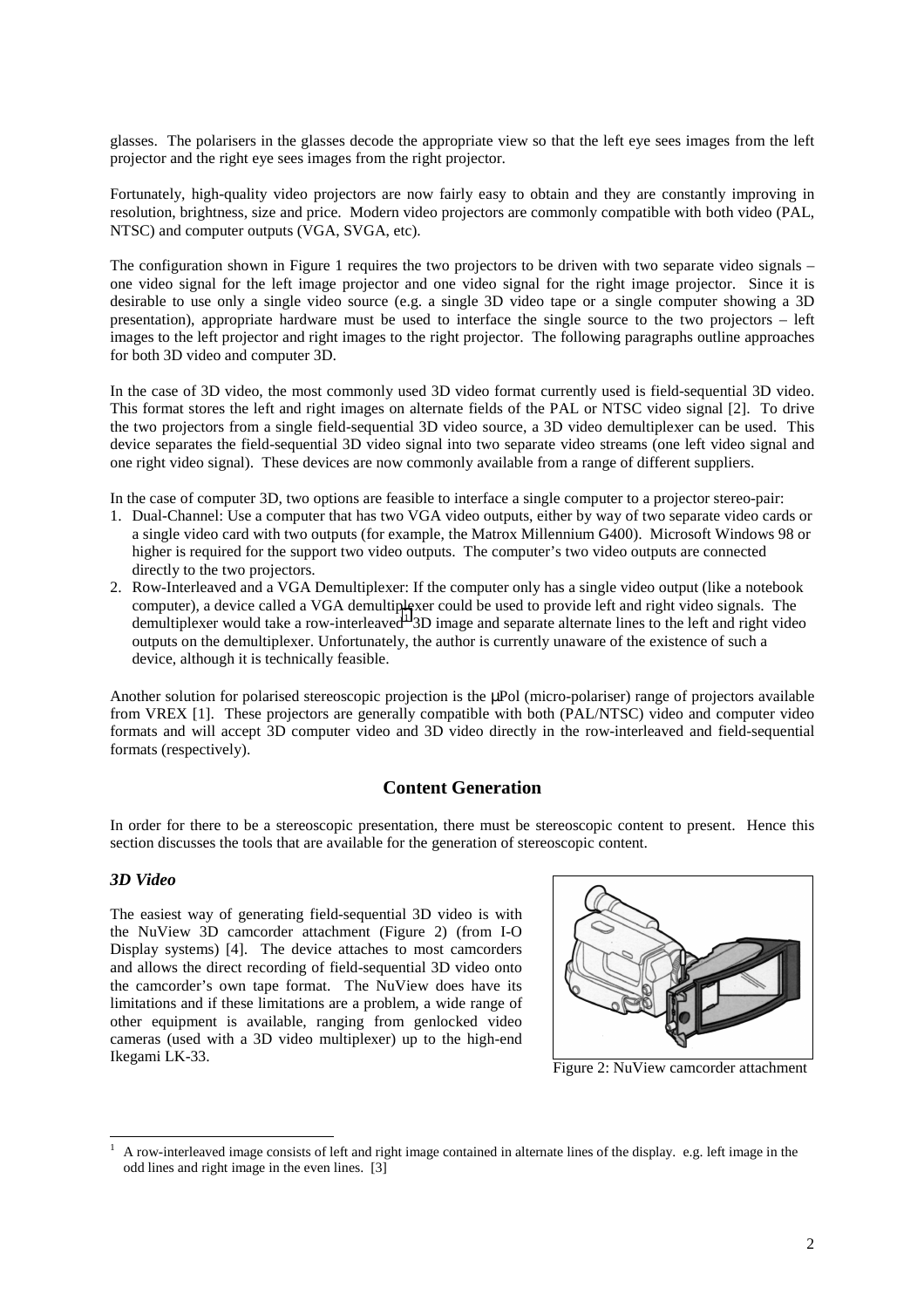## *Computer 3D*

 $\overline{a}$ 

As mentioned previously, a computer presentation can contain three main parts: simple text and line graphics, still images such as photographs or computer ray-traced images, and moving images such as digitised video or computer animations. The tools that are available for generating these image forms in 3D are as follows:

Simple text and line graphics are the primary tool used in most electronic presentations. The text is used to outline discussion points or label diagrams. Simple line graphics (such as lines, boxes, circles) are used to group ideas and draw simple diagrams. Microsoft Powerpoint is an example of a program which provides such features in 2D. In 3D, the simple text and line graphics could be placed at different depths to aid the discussion. Unfortunately, to the author's knowledge, no program currently exists for the automated generation of simple text and line graphics in 3D. Manual methods must be used to generate individual left and right views.

Still stereoscopic images can be created by two main techniques:

- 1. A 3D still camera is used to capture a stereo pair photograph (or two photographs are taken with a single normal camera). These images are then digitised with a flat-bed scanner (or "downloaded" if the camera is a digital still camera). Two different commercially available software packages can then be used to align and store the stereoscopic image in JPS (stereoscopic JPEG) format [6]. The two packages are 3D Stereo Image Factory (from SOFTreat) [5] and Depthcharge Developer Studio (from VREX) [1].
- 2. Stereoscopic still images can be computer generated using a computer rendering package. Two packages which include a virtual stereoscopic camera are Strata 3D (from C3D) [7] and Lightwave 3D (from NewTek) [8,9]. Stereoscopic camera plug-ins ("DepthCharge Max Stereoscopic Plug-in" (from VREX) [1] and "XidMary" (from Michael Husak) [11] ) are also available for 3D Studio Max (from Autodesk) [10]. It is worth noting that Strata 3D is now a free download from the C3D website [7].

Digitised stereoscopic video or computer animations can be generated by two main methods:

- 1. A computer rendering package (Strata 3D, Lightwave 3D, etc) could be used to generate a sequence of rendered images (an animation) rather than just a single still image.
- 2. A PAL/NTSC 3D video tape could be captured into the PC using a video capture card. The capturing process must capture both fields of the video signal in order for the 3D information to be retained. It is also sometimes necessary to avoid using image compression and image scaling to avoid corruption of the 3D information. [3,9]

In addition to the process of capturing or generation the stereoscopic sequence, it is also necessary to consider the format in which the stereoscopic video is to be stored, the way the stereoscopic sequence is converted to that format, and what software will be used to play the video file. Michael Husak [11] provides a good review of formats, tools for format conversion, and a program "Win3D Stereoscopic Video Player" [12] for the playback of digitised 3D video files. The video player can accept video files in many different file formats (over-under, row-interleaved, etc) and arbitrarily play them back in different display formats (over-under, row-interleaved, etc). If the 3D video file is in the row-interleaved format, a regular video player can be used to playback the file in 3D as long as the desired output format is row-interleaved and there is no image scaling.

In addition to the 3D file formats discussed above, which store both the left and right images in the same file, various companies are working on the development of file formats which store only one view and a depth map. This has the advantage of making the video files quite small. On playback, the two views are generated by warping the single view based on the depth map information [13]. This file format is being pursued for streaming of 3D video over the internet because the file size is relatively small. Video players for these formats have been or are in the process of being released by ISee3D [14] and Dynamic Digital Depth [15], however the underlying formats are currently proprietary and tools are not available to the public for the generation of video files in this format.

<sup>2</sup> JPS images can be manually generated with general-use graphics editing programs such as Paint Shop Pro and Photoshop, however the very important process of aligning the left and right images is not as easy as with a purpose-built program.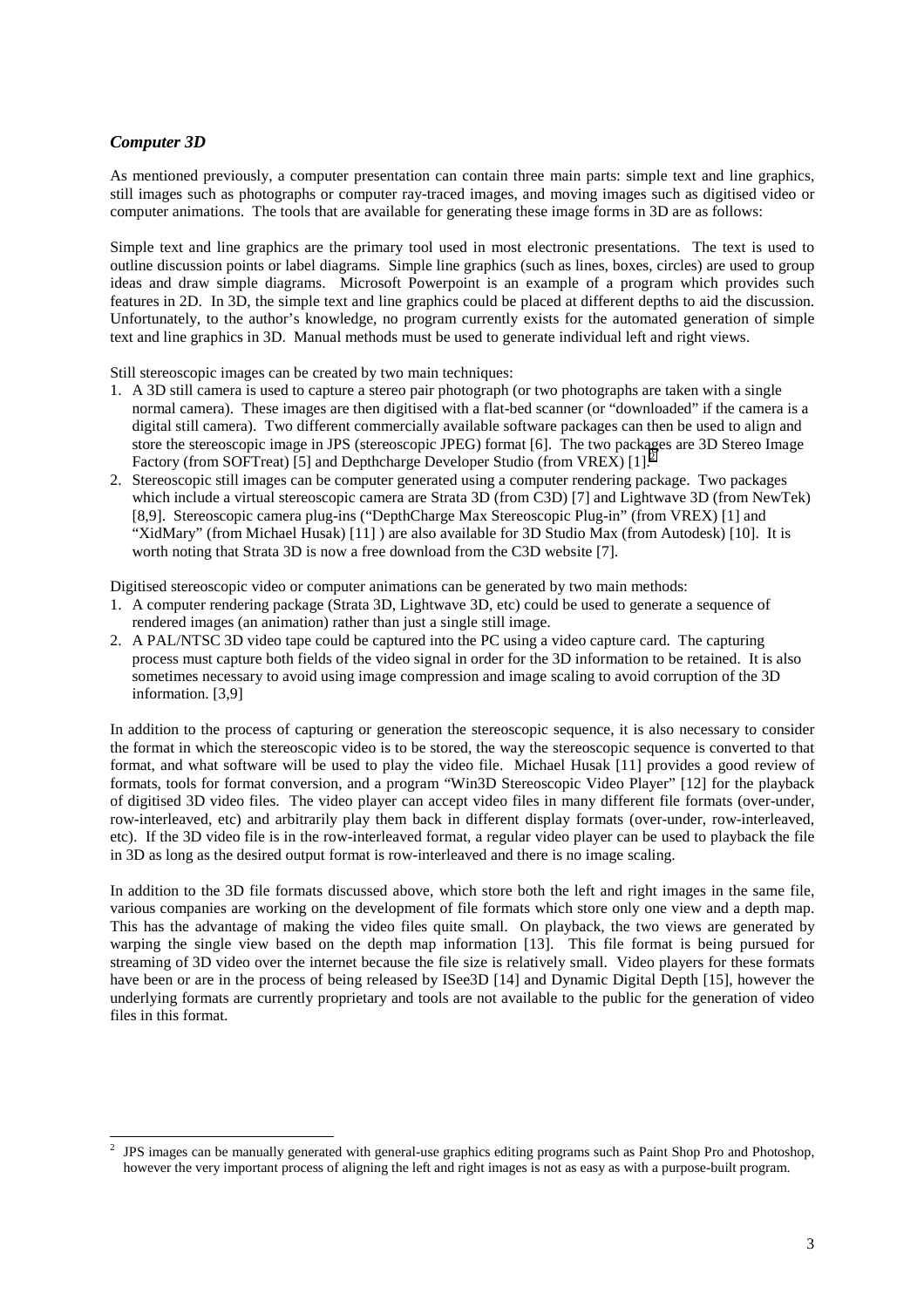## **Presentation Software -** *Bringing it all Together*

Currently, separate programs exist for the display of 3D stills and digital 3D video. For example, Depthcharge (from VREX) [1] for the display of 3D stills<sup>3</sup>, and "Win3D stereoscopic video player" (from Michael Husak) [12] for the playback of 3D video files. Depthcharge is quite a powerful program allowing the display of stereoscopic images (JPS, etc) in a range of display formats. Depthcharge can be used to show a slide-show of 3D images however this feature is not yet available to the public. The "Win3D stereoscopic video player" is a very powerful program that can be used to playback digital 3D video files in a range of different input and output formats.

However, the ideal situation is that a single program could be used to prepare and project a stereoscopic presentation containing all three 3D image forms (simple text and graphics, still images, digital video files). The ideal program would also be able to display the stereoscopic images in a range of different stereoscopic display formats - compatible with the stereoscopic display hardware currently being used (row-interleaved, dual output, anaglyph, field-sequential, etc). Unfortunately, to the author's knowledge, such an integrated program does not currently exist.

It is also worth pointing out that dual-output stereo does not appear to be supported by any software yet. This also needs to be addressed.

## **Other Issues**

During the preparation of a stereoscopic presentation, it probably isn't going to be possible to have access to a stereoscopic projection system to preview the presentation. Fortunately, LCS glasses<sup>4</sup> systems are now widely available. These systems allow stereoscopic images to be viewed on the CRT display of the average desktop PC.<sup>5</sup> The most flexible LCS glasses systems are those that support line-blanking.<sup>6</sup> Line-blanking systems do not require the computer's video card to be switched into interlaced mode and hence are compatible with a wider range of computer systems. In addition, hardware dependant software does not need to be installed on the computer.

Another issue is the visual difference between previewing the stereoscopic presentation on a small computer screen versus projection onto a large screen. Enlarging the image also enlarges the parallax values in the image – a stereoscopic image that looks fine on the small screen may be unviewable on the large screen due to extreme parallax values. Some thought therefore needs to go into the size of the screen the presentation will be projected on and the maximum parallax values that should not be. A set of written guidelines would help people choose appropriate parallax limits, however that is beyond the scope of this paper.

 $\overline{a}$ 

<sup>3</sup> Depthcharge can be used for the playback of digital 3D video files, but it only supports video files in a proprietary row-

interleaved format.<br>
4 'LCS glasses' stands for Liquid Crystal Shutter glasses. Sometimes the term 'LCD' (Liquid Crystal Display) glasses is used, however the glasses themselves are not a display hence the term 'LCS glasses' (or maybe even 'LC glasses') should

<sup>&</sup>lt;sup>5</sup> Please note that LCD displays (common to notebook PCs and also sometimes used with desktop PCs) are not compatible with LCS glasses.

<sup>&</sup>lt;sup>6</sup> Line-blanking is the process of blanking out odd numbered lines of the displayed image and then even numbered lines on the next displayed image, and so-on on alternate refreshes of a progressive scan video signal. It is essentially a manual way of generating a pseudo interlaced scan signal from a progressive scan signal. When a row-interleaved 3D image is line-blanked, alternate images of the video signal will be left and right image – which can then be viewed with LCS glasses.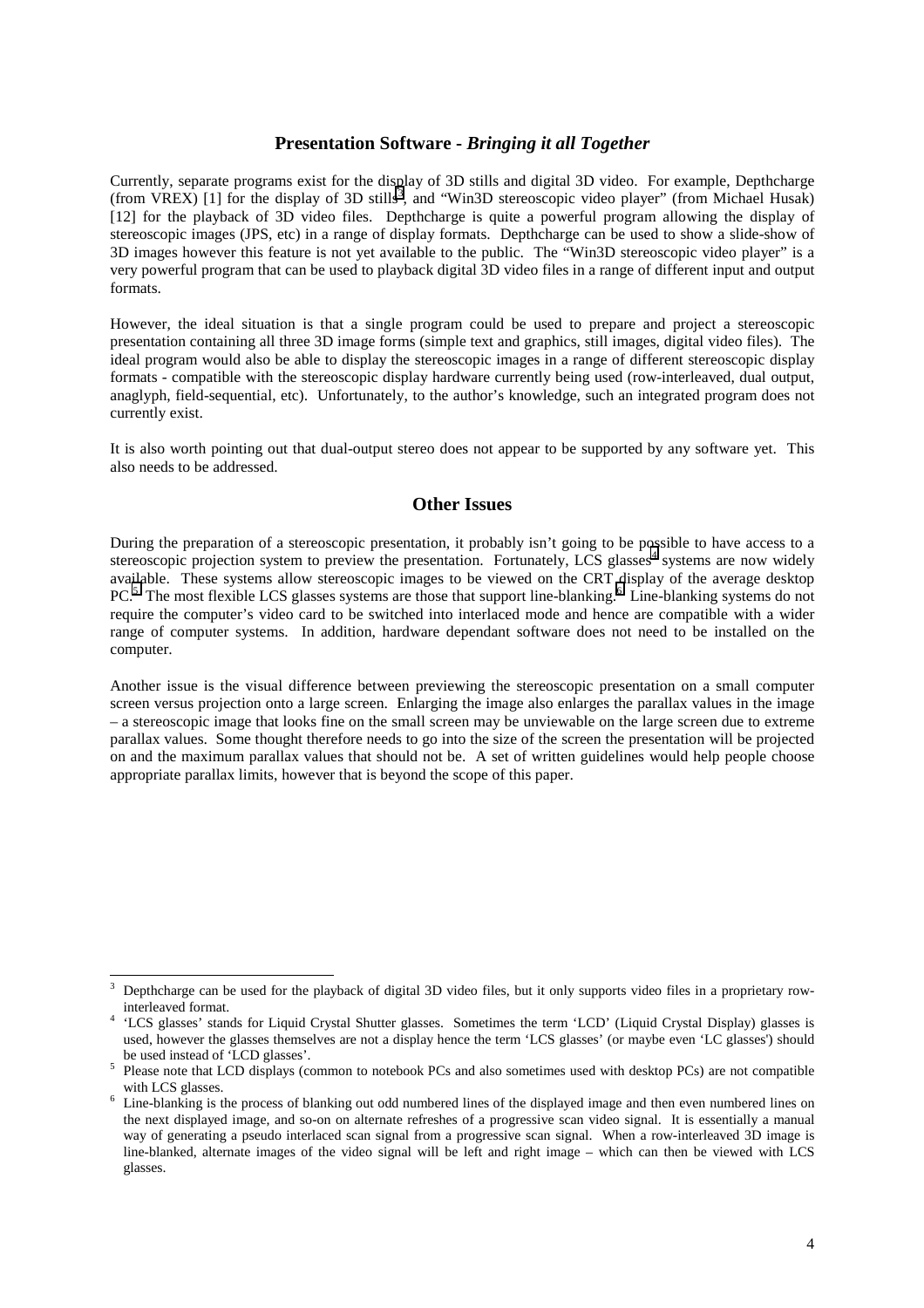#### **Summary**

Figure 3 summarises the hardware and software available as at July 2000. With regards to 3D video, it can be seen that ample tools already exist for content generation and presentation.

With regards to computer 3D, a good range of tools is already available, however a number of software tools are still needed:

- 1. A program for the generation of simple text and graphics in stereo (simple stereo-slides),
- 2. A program which allows stereoscopic text & graphics, stereoscopic still images and stereoscopic digital video to be integrated into a single stereoscopic presentation, and
- 3. The inclusion of dual-channel stereo support into stereoscopic display programs.

Ideally, all of the above three features would be integrated within a single package, along with the following features that are common to current software:

- Support for various display formats (row-interleaved, dual-channel, etc) to drive a range of different stereoscopic display devices
- Support for various digital 3D video formats, and
- Support for various 3D still image formats.

Any prospective software developers should be aware of two SDKs (software development kits) available for the Windows platform (Winx3D [16] and SSDI [17]). Both SDKs offer support for a wide range of stereoscopic display formats and stereoscopic viewing devices.

With regards to hardware, a VGA demultiplexer device is also needed so that a row-interleaved 3D display can be used to drive a pair of video projectors.



Figure 3: Summary of tools for developing and projecting stereoscopic presentations.

(Where:  $\mathbf{v}' =$  the software or hardware currently exists,  $\mathbf{v}' + \mathbf{v}' =$  some software is available but additional functionality is needed, '**?**' = as far as the author is aware, that particular tool does not currently exist.)

## **Conclusion**

This paper has summarised the tools and methods available for the generation and projection of stereoscopic presentations. A lot of these software tools are available as shareware or freeware. Additionally, hardware is now available to allow the projection of high quality stereoscopic presentations. However there are a number of notable exceptions that leave a number of holes. As stereoscopic products, both software and hardware, are improving at a fast pace, it should not take long for these holes to be filled and allow for the easy and more common use of stereoscopic presentations at conferences and other events.